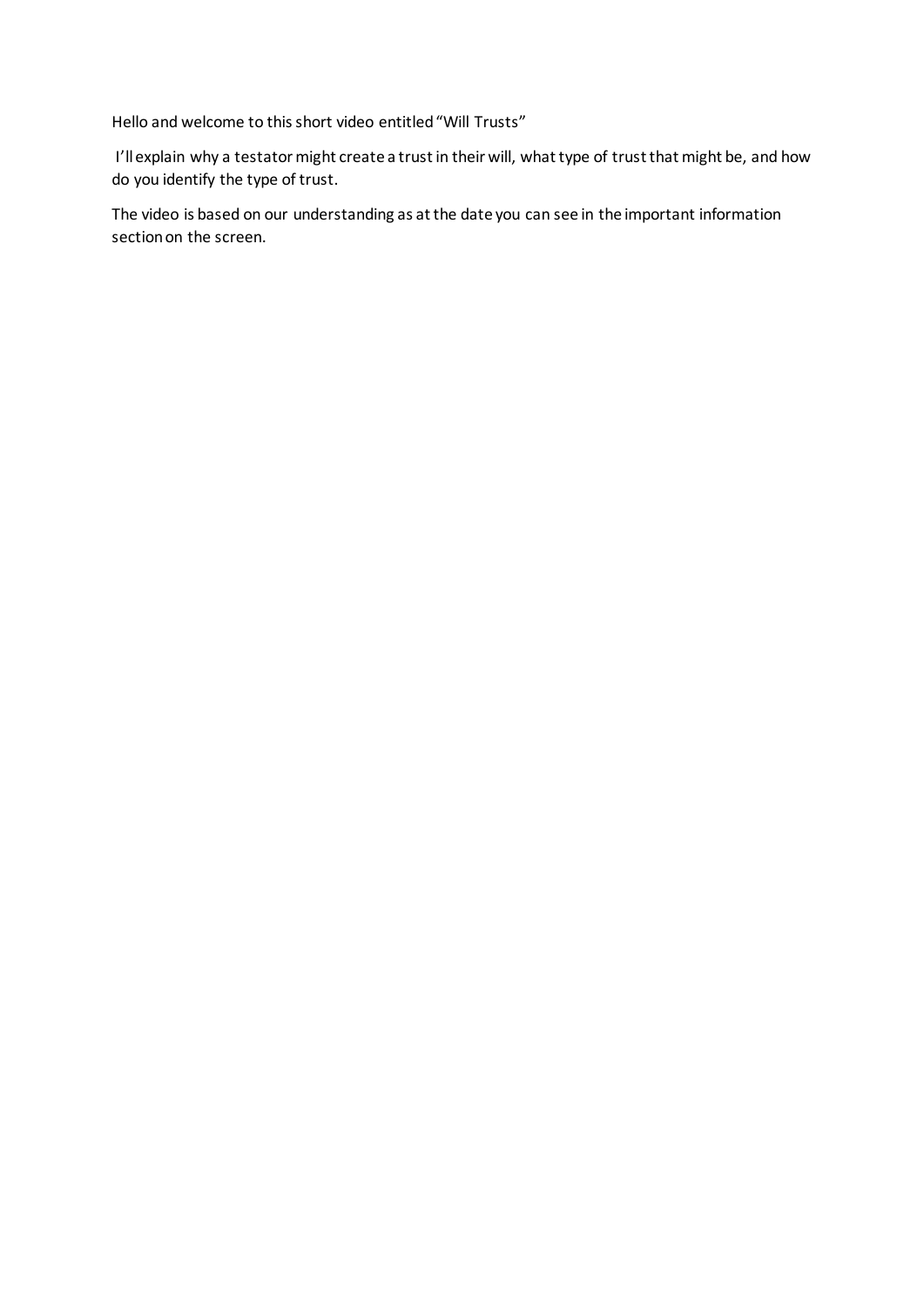I'm Graeme Robb, and I'm a Senior Technical Manager. I'll take you through this short video.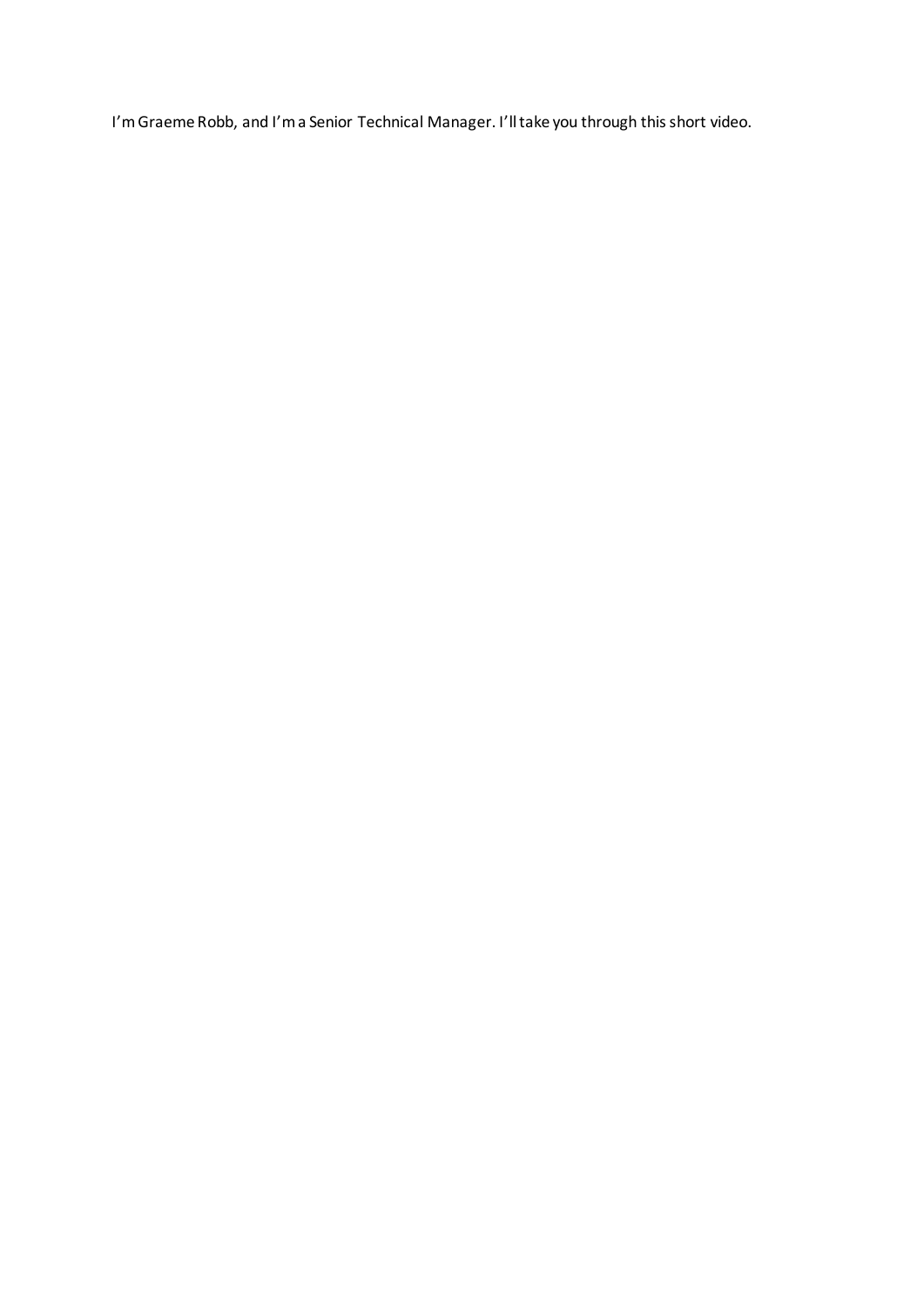As we know, a trust involves formally transferring assets to trustees with instructions which are set out in a trust deed.

Insurance companies typically offer a range of lifetime trusts as a means of

- Avoiding probate.
- Gifting without losing control
- Tying assets up until a future date perhaps for children, and of course
- Tax planning

Making a gift via a trust during lifetime will mean that the trust fund will not form part of the deceased's estate on death.

So, what about that death estate? Assuming there is a will then the personal representatives act upon that and will distribute funds to the beneficiaries or perhaps pass assets to trustees where there is will trust. A testator can write a will trust into their will to take effect after they die.

In practice, there will be a gap between the date of death and when the trust starts up, called the 'period of administration'. Probably just a matter of months, but with a complex estate it could be years.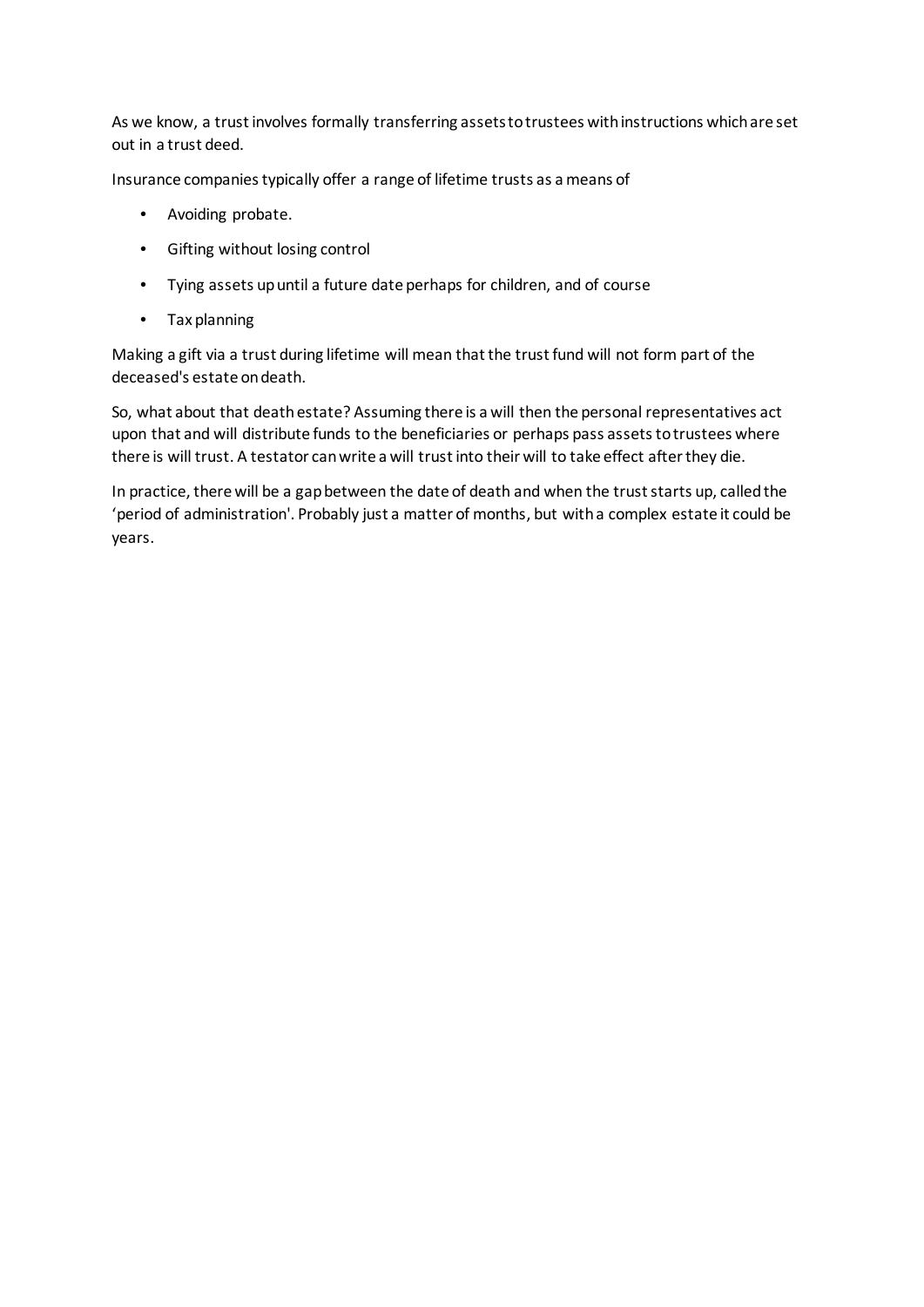There are various reasons for writing a trust into your will. Here are 5 possibilities

## 1) **Provide for vulnerable beneficiaries**

HMRC consider that a vulnerable person is either a disabled person or a child under the age of 18 at least one of whose parents has died. The child is known as a a 'bereaved minor'. If the vulnerable trust meets certain qualifying criteria then special income tax, CGT & IHT rules can apply

# 2) **In a second marriage, an Immediate post Death Interest (known as an IPDI) might be set up to give an interest in possession to the surviving spouse or civil partner**.

• So for example, consider Kirsteen who is married to Lionel and has three children from a previous relationship. In the event of her death, she is keen that both Lionel and her children are provided for. With that in mind, she might include a provision in her will stating that her estate will pass to trustees where Lionel will have a life interest (entitled to income) and on his death the capital will pass absolutely to her three children.

For tax purposes,

- The spousal exemption will apply to these funds passing on Kirsteen's death
- On Lionel's death the trust fund will be inside his IHT estate, and
- The trust is not subject to the relevant property regime.

# 3) **Despite the availability of the transferable NRB, many married couples still choose to establish a discretionary will trust on first death.**

There may be non-tax motives for the surviving spouse or civil partner not inheriting everything. For example asset protection where there are children from a previous relationship, or financial instability of the surviving spouse. In addition, outright ownership of assets by the surviving spouse might impact on means tested benefits. Also, where it is considered likely that investment growth will exceed Nil Rate Band increases, then a discretionary will trust may be preferable on first death.

### 4) **Education funding**

A grandparent might wish to set aside a sum of money in a discretionary trust to help current & future grandchildren with university costs.

### 5) **IHT reliefs**

A discretionary will trust offers a means of crystallising business or agricultural property relief before it is lost either through a post death sale or change in legislation. For example, Robert dies and leaves shares qualifying for Business Property Relief to his spouse Susan. This inter-spouse transfer is exempt from IHT. If Susan duly sells those shares then she now owns cash and the Business Property Relief has not been crystallised. Alternatively, Robert could have left his shares to a discretionary will trust and crystallised the Business Property Relief on his death. If the trustees then sold those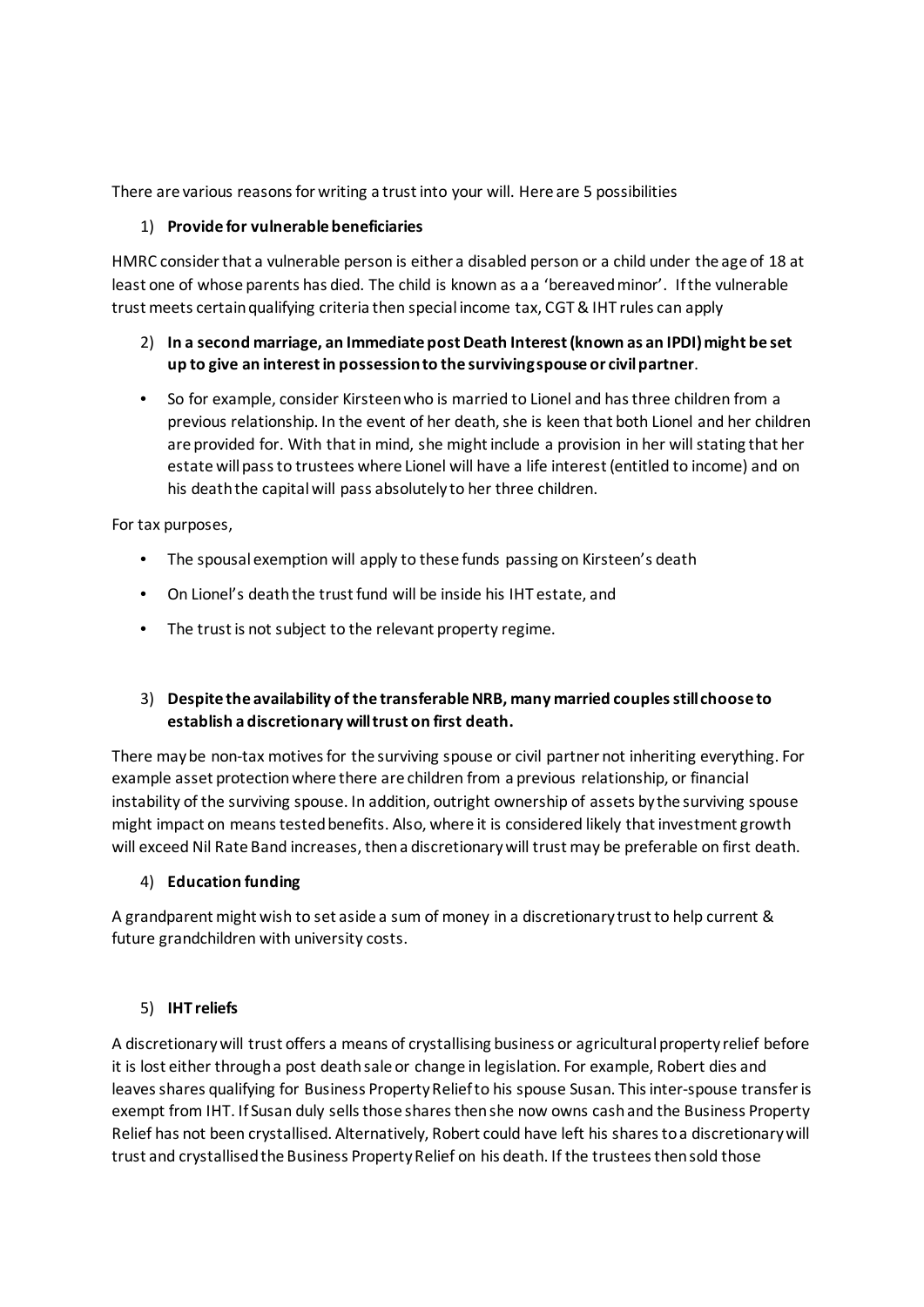shares, the proceeds would sit inside the discretionary will trust. The relevant property regime would apply but the proceeds would not be subject to IHT on Susan's death.

Clearly therefore if you are advising on a potential trustee investment for a will trust, then the type of trust encountered will vary. It's important to recognise that because Trust legislation requires trustees to ensure the investment is suitable given the particular circumstances of the trust, and tax implications are a factor here.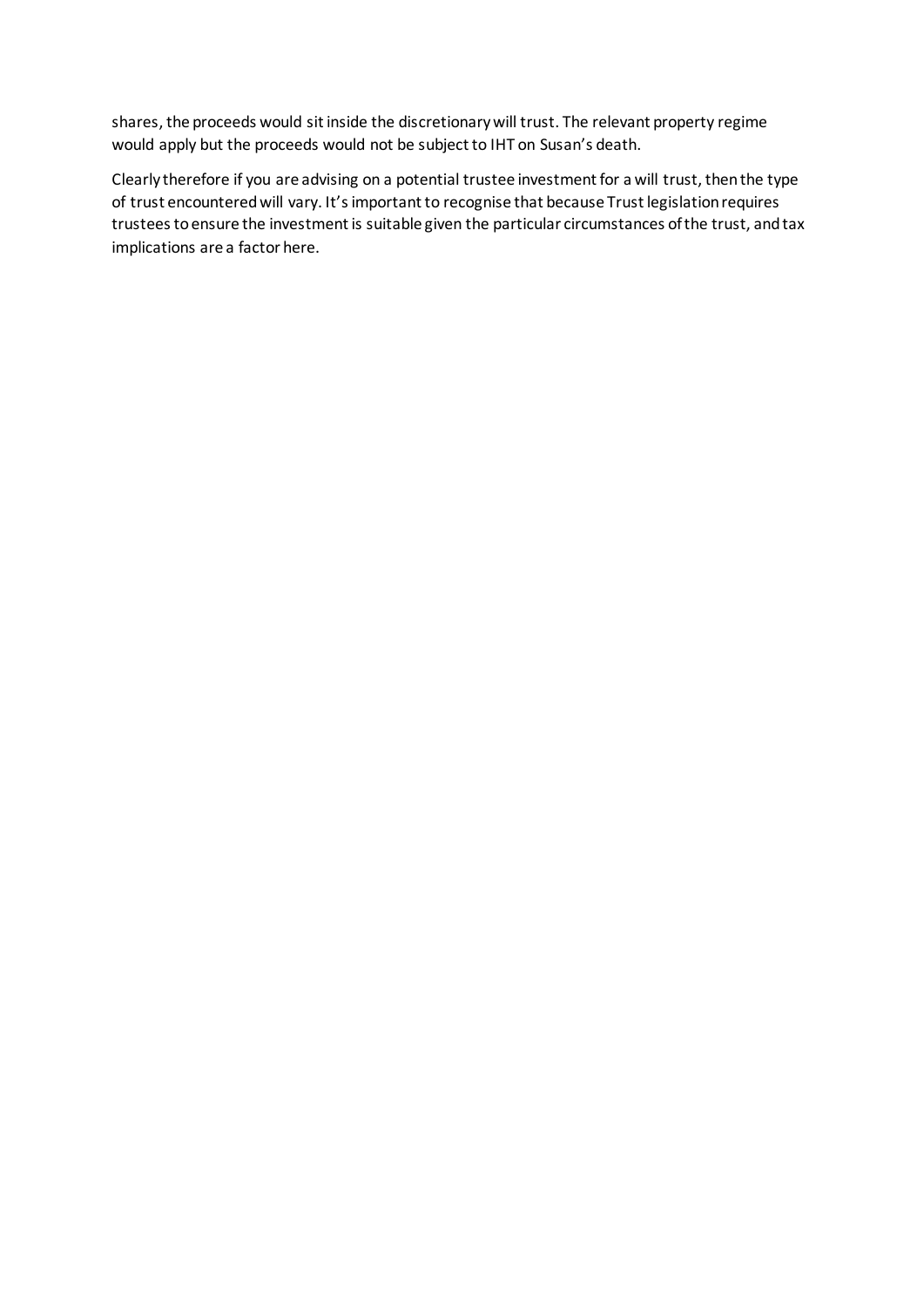So we know that it's important to identify the type of trust that's been created as trusts are taxed differently. But more than that, the entitlement of the beneficiaries to the trust funds will vary.

Typically the will trust falls into one of three categories…

A Bare Trust where the beneficiary is entitled to everything.

An Interest in Possession Trust where a beneficiary is entitled to income. And

A discretionary trust where no potential beneficiary is entitled to anything.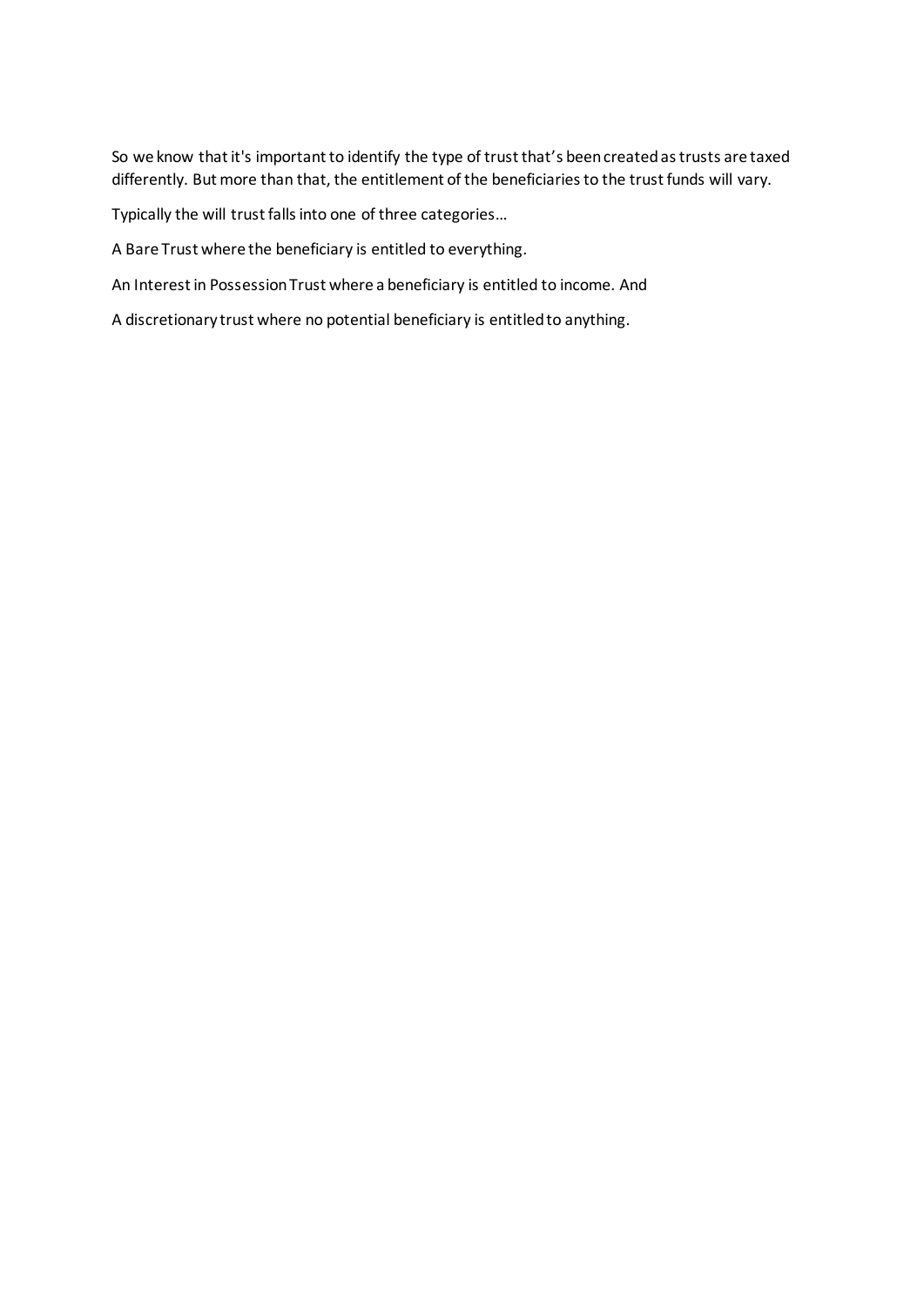I leave the residue of my estate on trust for the absolute benefit of my grandchildren alive at the date of my death.

This creates a bare trust which is one in which each beneficiary has an immediate and absolute title to both capital and income. The test according to HMRC is whether the trust funds have 'indefeasibly vested' in the beneficiaries. If they have then the trust will be a 'bare trust'.

All of the grandchildren who were alive when the grandparent died are entitled to an equal share in the residue of the estate. There are no other conditions that they must fulfil before they become entitled. The beneficiaries have a vested interest and the trust is a bare trust.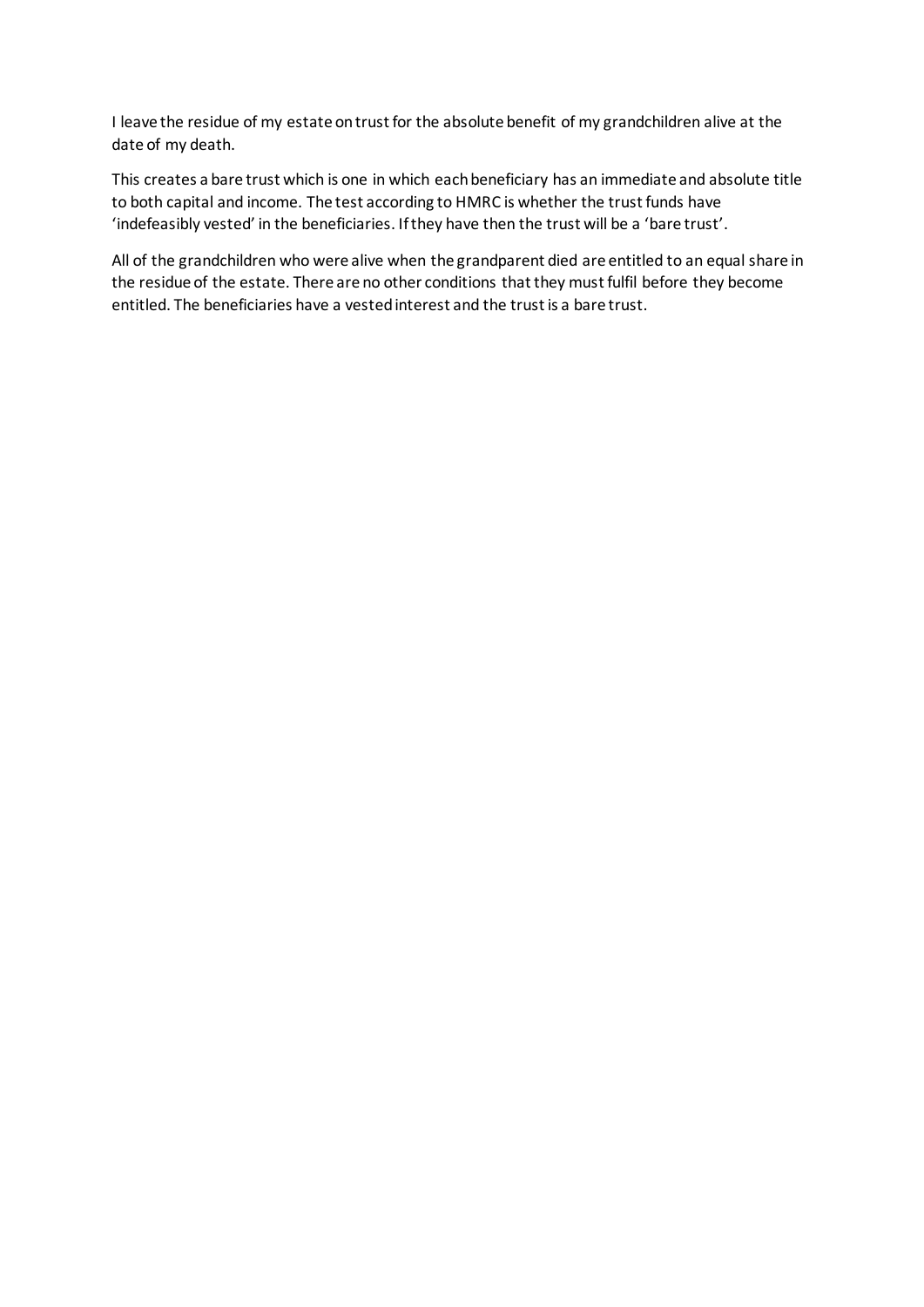I leave funds on trust to pay the income to my wife Alison for life, thereafter to my children Brian, Carol, David, Emma and Fred, in equal shares absolutely…"

Alison has an Interest in Possession.

Broadly speaking, a person has an interest in possession in property if he or she has the immediate right to receive any income arising from it, or to the use or enjoyment of the property. If the trustees have a discretion or power to withhold the income from the income beneficiary, which can be exercised after income arises, then there cannot be an Interest in Possession.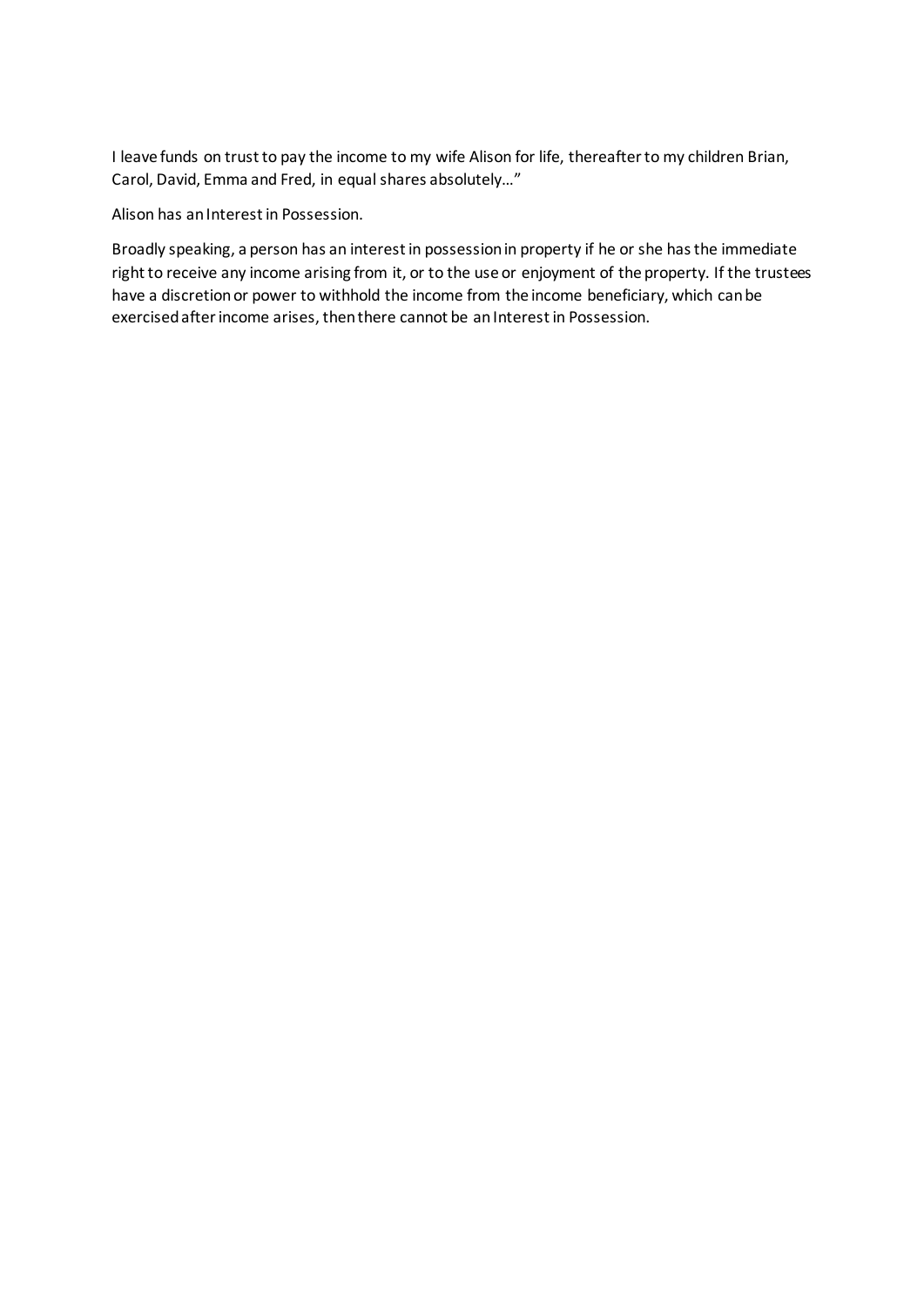I leave funds for such of my children as the trustees shall in their discretion appoint by deed or deeds…" This is a discretionary trust.

A discretionary trust is one where the trustees can accumulate income or pay it at their discretion. Normally the trustees can choose from classes of beneficiaries to whom they can distribute the trust funds.

The beneficiaries do not have any entitlement to the trust fund and it does not form part of their estate on divorce, bankruptcy or death while the funds remain inside the trust.

Due to this flexibility the trustees of the will are potentially subject to a ten yearly charge and an exit charge.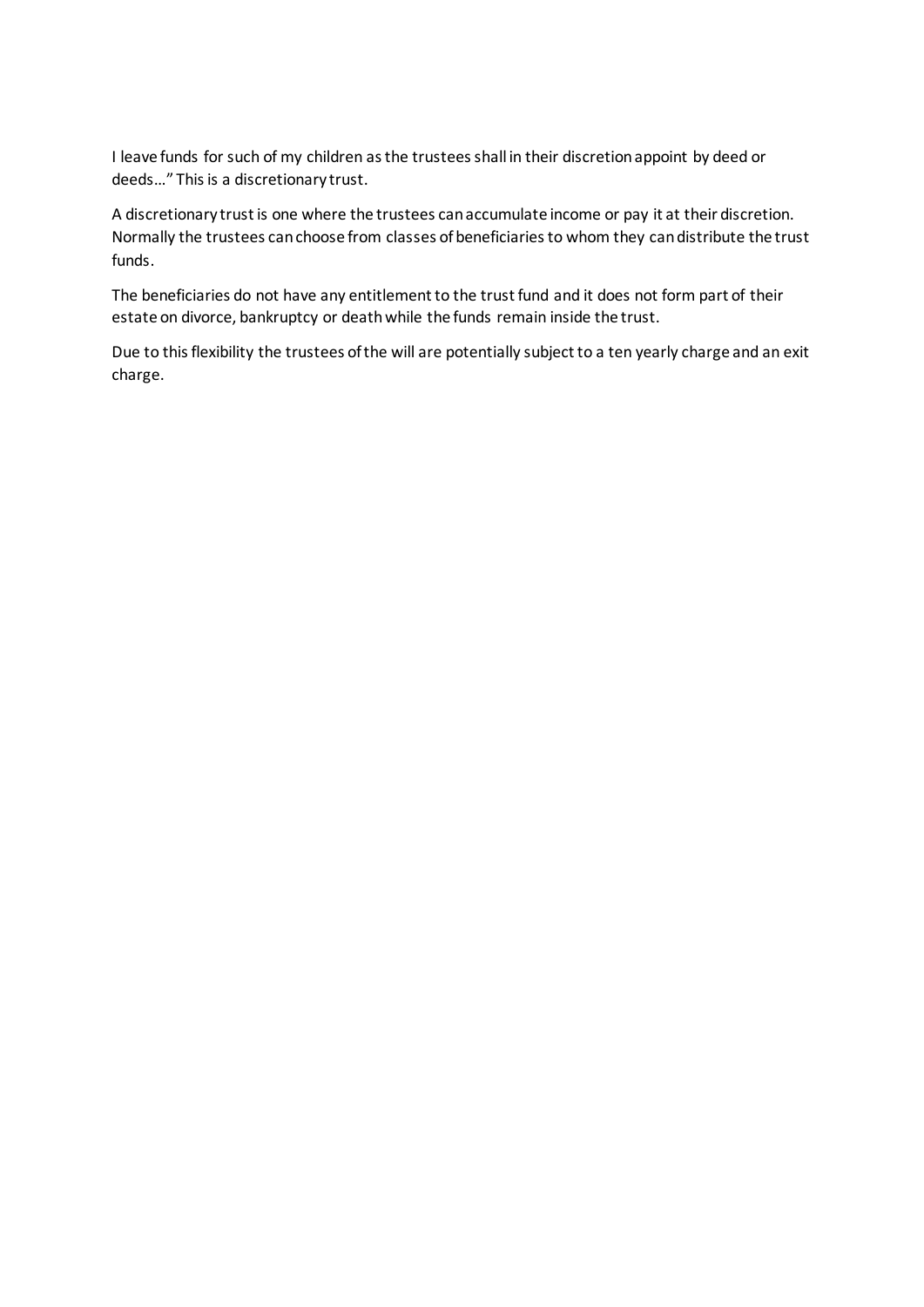That's us at the end of this short video and I hope its been of use.

If you wish to discuss matters further then please contact your Prudential Account Manager. You can also access our Knowledge Library within Pru Adviser for further information. In particular, these articles may be useful.